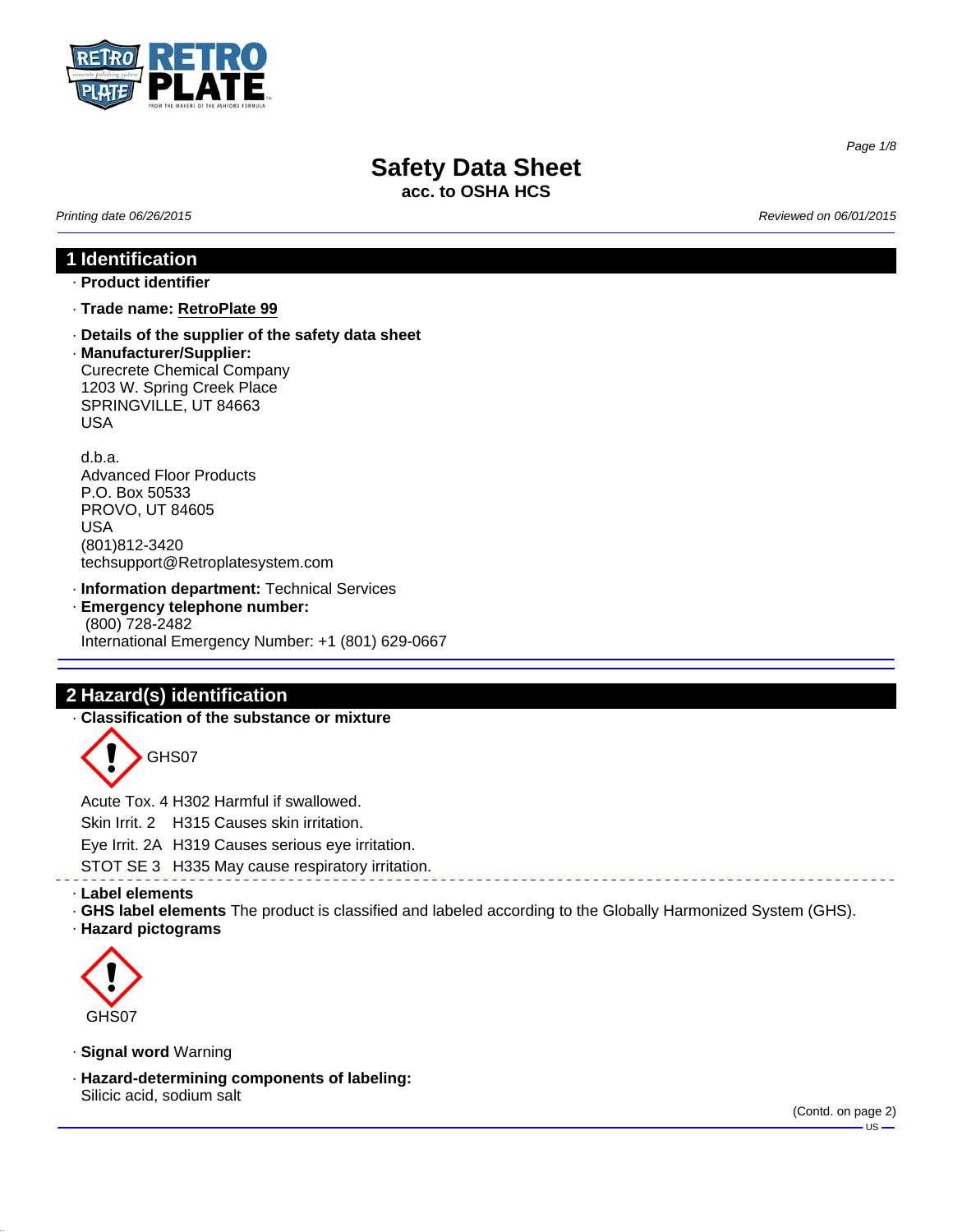## **Safety Data Sheet acc. to OSHA HCS**

*Printing date 06/26/2015 Reviewed on 06/01/2015*

**Trade name: RetroPlate 99**

· **Hazard statements** Harmful if swallowed. Causes skin irritation. Causes serious eye irritation. May cause respiratory irritation. · **Precautionary statements** Avoid breathing dust/fume/gas/mist/vapors/spray Wear protective gloves. Wear eye protection / face protection. Wash thoroughly after handling. Do not eat, drink or smoke when using this product. If in eyes: Rinse cautiously with water for several minutes. Remove contact lenses, if present and easy to do. Continue rinsing. Specific treatment (see on this label). If swallowed: Call a poison center/doctor if you feel unwell. IF INHALED: Remove victim to fresh air and keep at rest in a position comfortable for breathing. If skin irritation occurs: Get medical advice/attention. If eye irritation persists: Get medical advice/attention. Rinse mouth. If on skin: Wash with plenty of water. Take off contaminated clothing and wash it before reuse. Store locked up. Store in a well-ventilated place. Keep container tightly closed. Dispose of contents/container in accordance with local/regional/national/international regulations. · **Classification system:** · **NFPA ratings (scale 0 - 4)**



Health  $= 2$ Fire  $= 0$  $Reactivity = 0$ 

The substance possesses oxidizing properties.

· **HMIS-ratings (scale 0 - 4)**

**HEALTH**  FIRE **REACTIVITY** 0  $|2|$  $\overline{\phantom{0}}$ Health  $= 2$  $Fire = 0$ Reactivity  $= 0$ 

- · **Other hazards**
- · **Results of PBT and vPvB assessment**
- · **PBT:** Not applicable.
- · **vPvB:** Not applicable.

# **3 Composition/information on ingredients**

- · **Chemical characterization: Mixtures**
- · **Description:** Mixture of the substances listed below with nonhazardous additions.
- · **Dangerous components:**

1344-09-8 Silicic acid, sodium salt 30.0%

### **4 First-aid measures**

### · **Description of first aid measures**

· **General information:** Immediately remove any clothing soiled by the product.

(Contd. of page 1)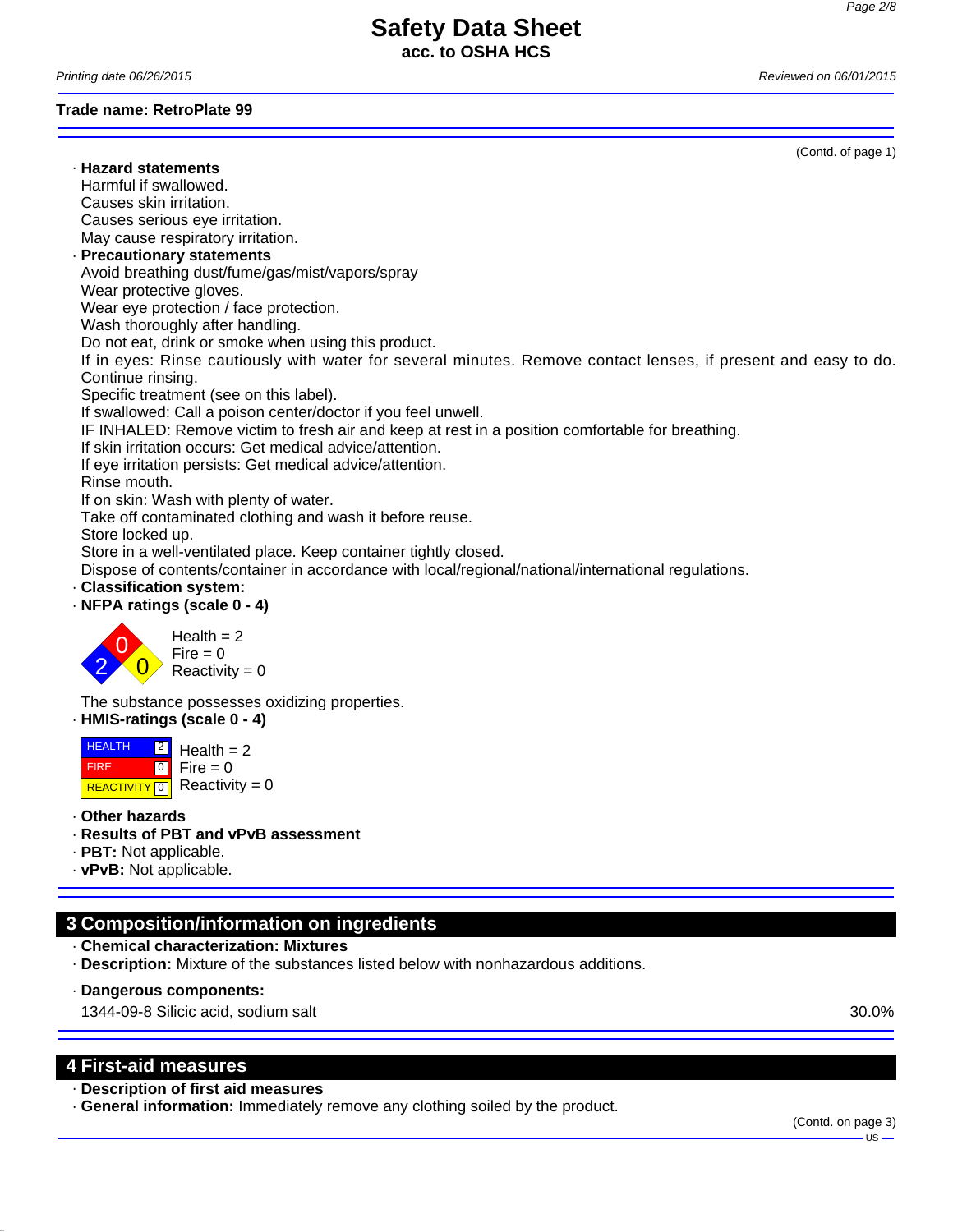(Contd. of page 2)

# **Safety Data Sheet acc. to OSHA HCS**

*Printing date 06/26/2015 Reviewed on 06/01/2015*

**Trade name: RetroPlate 99**

- · **After inhalation:** In case of unconsciousness place patient stably in side position for transportation.
- · **After skin contact:** Immediately wash with water and soap and rinse thoroughly.
- · **After eye contact:** Rinse opened eye for several minutes under running water. Then consult a doctor.
- · **After swallowing:** If swallowed, seek medical advice immediately and show this container or label.
- · **Information for doctor:**
- · **Most important symptoms and effects, both acute and delayed** No further relevant information available.
- · **Indication of any immediate medical attention and special treatment needed**
- No further relevant information available.

# **5 Fire-fighting measures**

- · **Extinguishing media**
- · **Suitable extinguishing agents:**
- CO2, extinguishing powder or water spray. Fight larger fires with water spray or alcohol resistant foam.
- · **Special hazards arising from the substance or mixture** No further relevant information available.
- · **Advice for firefighters**
- · **Protective equipment:** No special measures required.

### **6 Accidental release measures**

- · **Personal precautions, protective equipment and emergency procedures** Not required.
- · **Environmental precautions:**

Do not allow product to reach storm sewer system or ground water Dilute with plenty of water.

· **Methods and material for containment and cleaning up:**

Absorb with liquid-binding material (sand, diatomite, acid binders, universal binders, sawdust). Dispose contaminated material as waste according to item 13.

**Reference to other sections** 

See Section 7 for information on safe handling.

See Section 8 for information on personal protection equipment.

See Section 13 for disposal information.

### **7 Handling and storage**

- · **Handling:**
- · **Precautions for safe handling**
- Ensure good ventilation/exhaustion at the workplace.
- Prevent formation of aerosols.
- · **Information about protection against explosions and fires:** No special measures required.
- · **Conditions for safe storage, including any incompatibilities**
- · **Storage:**
- · **Requirements to be met by storerooms and receptacles:** No special requirements.
- · **Information about storage in one common storage facility:** Not required.
- · **Further information about storage conditions:** Keep receptacle tightly sealed.
- · **Specific end use(s)** No further relevant information available.

### **8 Exposure controls/personal protection**

· **Additional information about design of technical systems:** No further data; see item 7.

(Contd. on page 4) -us-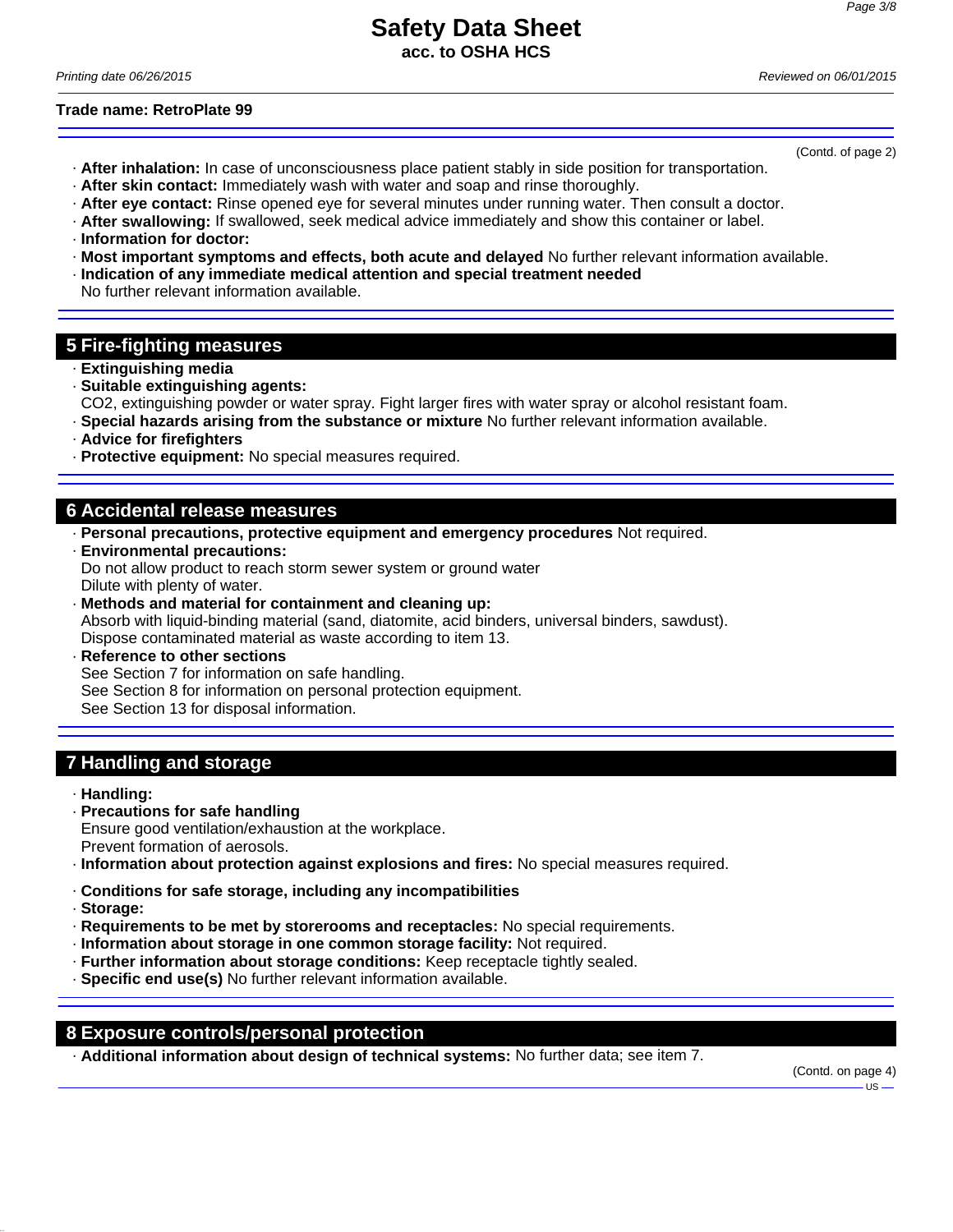**acc. to OSHA HCS**

*Printing date 06/26/2015 Reviewed on 06/01/2015*

### **Trade name: RetroPlate 99**

(Contd. of page 3)

- · **Control parameters**
- · **Components with limit values that require monitoring at the workplace:**

The product does not contain any relevant quantities of materials with critical values that have to be monitored at the workplace.

- · **Additional information:** The lists that were valid during the creation were used as basis.
- · **Exposure controls**
- · **Personal protective equipment:**
- · **General protective and hygienic measures:** Keep away from foodstuffs, beverages and feed. Immediately remove all soiled and contaminated clothing. Wash hands before breaks and at the end of work. Avoid contact with the eyes and skin.
- · **Protection of hands:**



Protective gloves

The glove material has to be impermeable and resistant to the product/ the substance/ the preparation.

### · **Material of gloves**

The selection of the suitable gloves does not only depend on the material, but also on further marks of quality and varies from manufacturer to manufacturer. As the product is a preparation of several substances, the resistance of the glove material can not be calculated in advance and has therefore to be checked prior to the application.

· **Eye protection:**



Tightly sealed goggles

# **9 Physical and chemical properties**

- · **Information on basic physical and chemical properties**
- · **General Information**
- · **Appearance:**

| Appcarance.                                                                                       |                                               |         |
|---------------------------------------------------------------------------------------------------|-----------------------------------------------|---------|
| Form:                                                                                             | Viscous                                       |         |
| Color:                                                                                            | Light yellow                                  |         |
| · Odor:                                                                                           | Odorless                                      |         |
| Odour threshold:                                                                                  | Not determined.                               |         |
| $\cdot$ pH-value at 20 °C (68 °F):                                                                | $11.3 - 11.6$                                 |         |
| Change in condition<br><b>Melting point/Melting range:</b><br><b>Boiling point/Boiling range:</b> | Undetermined.<br>110 °C (230 °F)              |         |
| · Flash point:                                                                                    | Not applicable.                               |         |
| · Flammability (solid, gaseous):                                                                  | Not applicable.                               |         |
| · Ignition temperature:                                                                           |                                               |         |
| Decomposition temperature:                                                                        | Not determined.                               |         |
| · Auto igniting:                                                                                  | Product is not selfigniting.                  |         |
| Danger of explosion:                                                                              | Product does not present an explosion hazard. | (Contc) |
|                                                                                                   |                                               |         |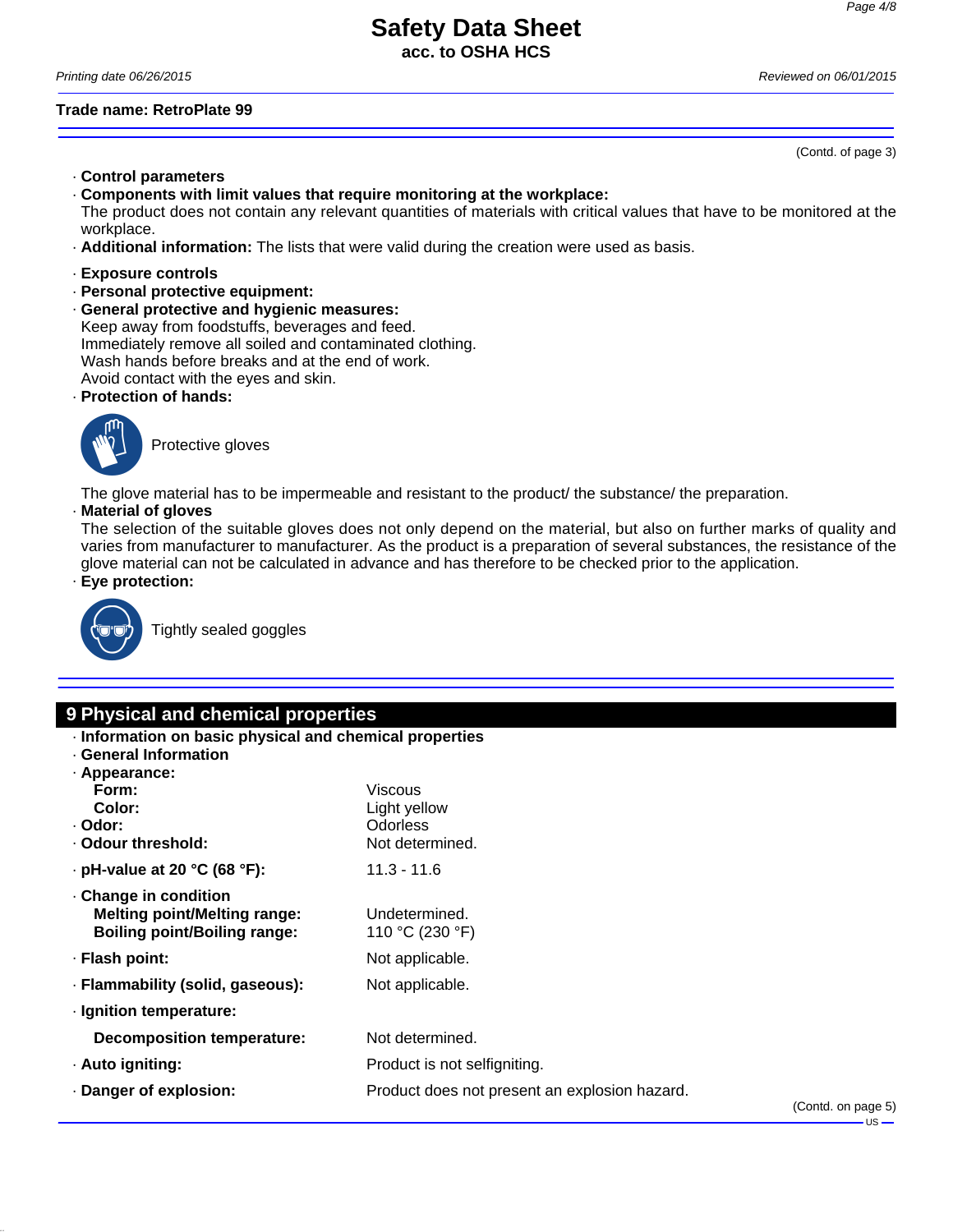# **Safety Data Sheet acc. to OSHA HCS**

*Printing date 06/26/2015 Reviewed on 06/01/2015*

### **Trade name: RetroPlate 99**

(Contd. of page 4)

| <b>Explosion limits:</b><br>Lower:<br>Upper:                                                           | Not determined<br>Not determined.                                                                              |  |
|--------------------------------------------------------------------------------------------------------|----------------------------------------------------------------------------------------------------------------|--|
| $\cdot$ Vapor pressure at 20 °C (68 °F):                                                               | 23 hPa (17 mm Hg)                                                                                              |  |
| $\cdot$ Density at 20 °C (68 °F):<br>· Relative density<br>· Vapour density<br><b>Evaporation rate</b> | 1.45 - 1.55 g/cm <sup>3</sup> (12.1 - 12.935 lbs/gal)<br>Not determined.<br>Not determined.<br>Not determined. |  |
| · Solubility in / Miscibility with<br>Water:                                                           | Fully miscible.                                                                                                |  |
| · Partition coefficient (n-octanol/water): Not determined.                                             |                                                                                                                |  |
| · Viscosity:<br>Dynamic:<br>Kinematic:                                                                 | Not determined.<br>Not determined.                                                                             |  |
| · Solvent content:<br><b>Organic solvents:</b><br>Water:<br><b>VOC content:</b>                        | $0.0\%$<br>70.0%<br>$0$ g/L                                                                                    |  |
| Solids content:<br>Other information                                                                   | $>15.5\%$<br>No further relevant information available.                                                        |  |

### **10 Stability and reactivity**

· **Reactivity** No further relevant information available.

- · **Chemical stability**
- · **Thermal decomposition / conditions to be avoided:** No decomposition if used according to specifications.
- · **Possibility of hazardous reactions** No dangerous reactions known.
- · **Conditions to avoid** No further relevant information available.
- · **Incompatible materials:** No further relevant information available.
- · **Hazardous decomposition products:** No dangerous decomposition products known.

# **11 Toxicological information**

- · **Information on toxicological effects**
- · **Acute toxicity:**
- · **Primary irritant effect:**
- · **on the skin:** Irritant to skin and mucous membranes.
- · **on the eye:** No irritating effect.
- · **Sensitization:** No sensitizing effects known.
- · **Additional toxicological information:** The product shows the following dangers according to internally approved calculation methods for preparations: Irritant

Very toxic

- · **Carcinogenic categories**
- · **IARC (International Agency for Research on Cancer)** None of the ingredients is listed.
- · **NTP (National Toxicology Program)**

None of the ingredients is listed.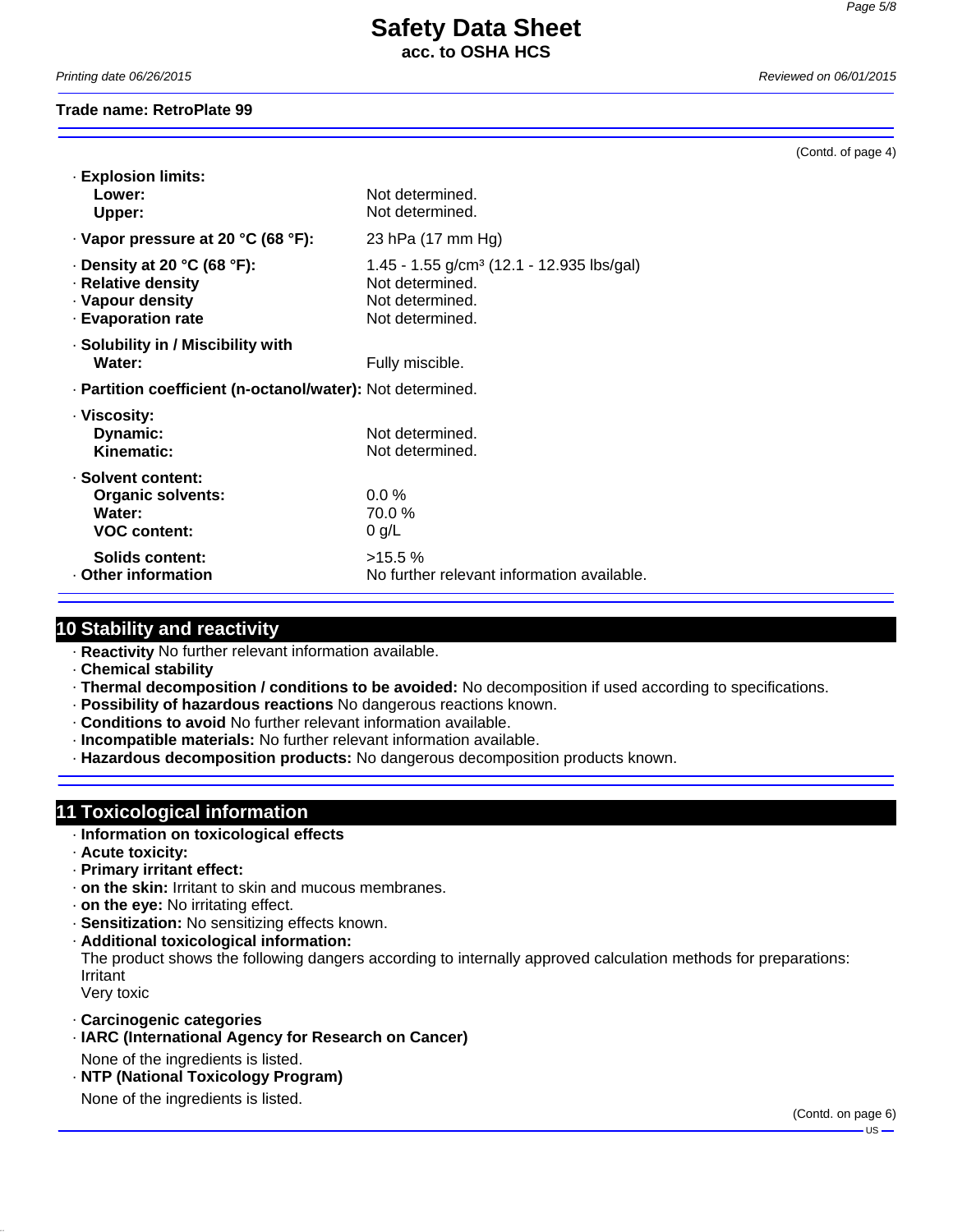**acc. to OSHA HCS**

*Printing date 06/26/2015 Reviewed on 06/01/2015*

**Trade name: RetroPlate 99**

### · **OSHA-Ca (Occupational Safety & Health Administration)**

None of the ingredients is listed.

### **12 Ecological information**

- · **Toxicity**
- · **Aquatic toxicity:** No further relevant information available.
- · **Persistence and degradability** No further relevant information available.
- · **Behavior in environmental systems:**
- · **Bioaccumulative potential** No further relevant information available.
- · **Mobility in soil** No further relevant information available.
- · **Additional ecological information:**
- · **General notes:** Water hazard class 1 (Self-assessment): slightly hazardous for water
- · **Results of PBT and vPvB assessment**
- · **PBT:** Not applicable.
- · **vPvB:** Not applicable.
- · **Other adverse effects** No further relevant information available.

### **13 Disposal considerations**

- · **Waste treatment methods**
- · **Recommendation:** Do not allow product to reach storm water drains or ground water.
- · **Uncleaned packagings:**
- · **Recommendation:** Disposal must be made according to official regulations.
- · **Recommended cleansing agent:** Water, if necessary with cleansing agents.

# **14 Transport information**

| · UN-Number                                  |                 |
|----------------------------------------------|-----------------|
| · DOT, ADN, IMDG, IATA                       | not regulated   |
| · UN proper shipping name                    |                 |
| · DOT, ADN, IMDG, IATA                       | not regulated   |
| · Transport hazard class(es)                 |                 |
| · DOT, ADN, IMDG, IATA                       |                 |
| . Class                                      | not regulated   |
| · Packing group                              |                 |
| · DOT, IMDG, IATA                            |                 |
| · Environmental hazards:                     |                 |
| · Marine pollutant:                          | No              |
| · Special precautions for user               | Not applicable. |
| · Transport in bulk according to Annex II of |                 |
| MARPOL73/78 and the IBC Code                 | Not applicable. |
| · UN "Model Regulation":                     |                 |

### **15 Regulatory information**

- · **Safety, health and environmental regulations/legislation specific for the substance or mixture** · **Sara**
- · **Section 355 (extremely hazardous substances):**

None of the ingredients is listed.

(Contd. of page 5)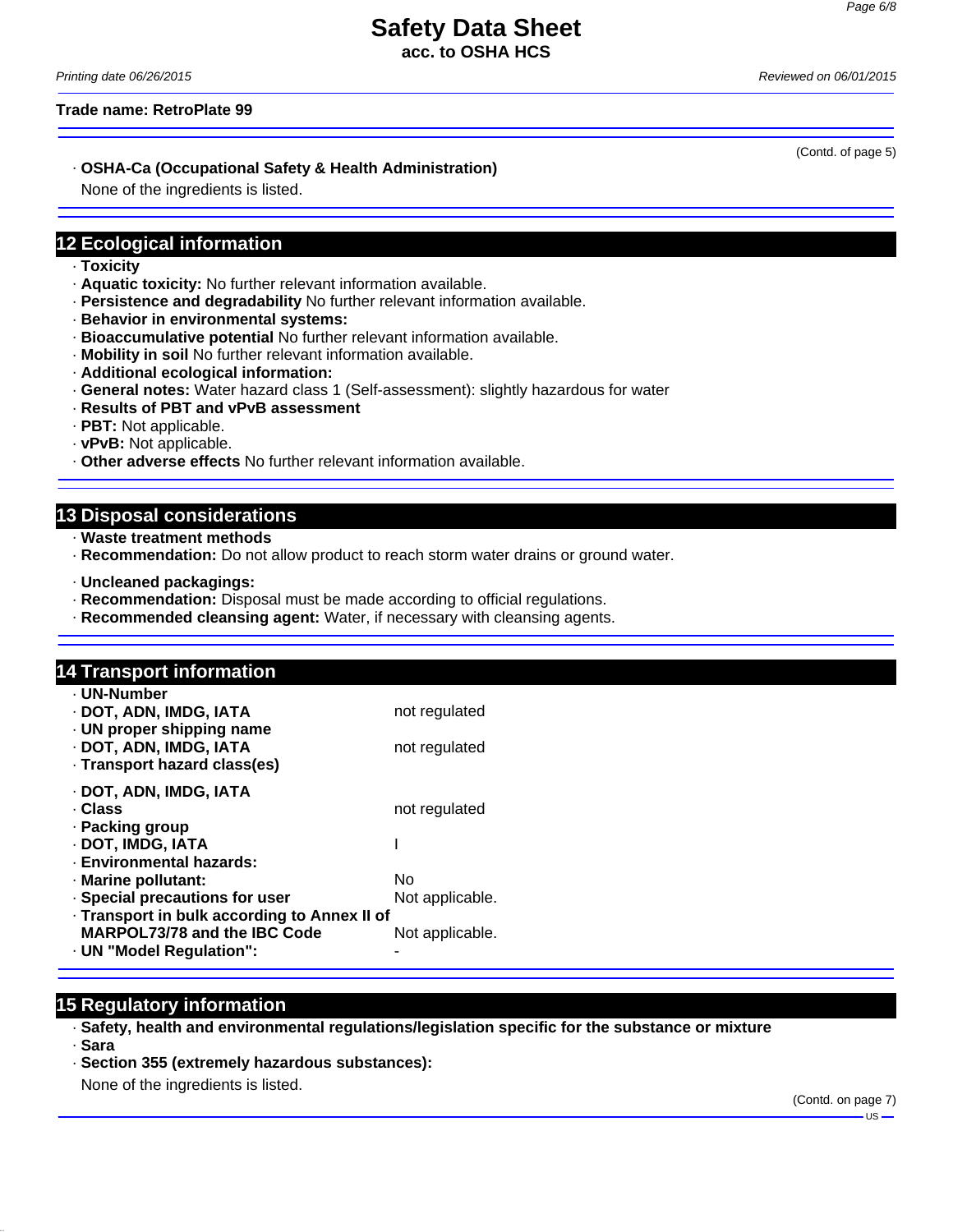**acc. to OSHA HCS**

*Printing date 06/26/2015 Reviewed on 06/01/2015*

### **Trade name: RetroPlate 99**

All ingredients are listed.

· **Proposition 65**

None of the ingredients is listed.

· **TSCA (Toxic Substances Control Act):**

· **Chemicals known to cause cancer:** None of the ingredients is listed.

· **Section 313 (Specific toxic chemical listings):**

· **Chemicals known to cause reproductive toxicity for females:** None of the ingredients is listed. · **Chemicals known to cause reproductive toxicity for males:** None of the ingredients is listed. · **Chemicals known to cause developmental toxicity:** None of the ingredients is listed. · **Carcinogenic categories** · **EPA (Environmental Protection Agency)** None of the ingredients is listed. · **TLV (Threshold Limit Value established by ACGIH)** None of the ingredients is listed. · **NIOSH-Ca (National Institute for Occupational Safety and Health)** None of the ingredients is listed. · **GHS label elements** The product is classified and labeled according to the Globally Harmonized System (GHS). · **Hazard pictograms**  $\langle \cdot \rangle$ GHS07 · **Signal word** Warning · **Hazard-determining components of labeling:** Silicic acid, sodium salt · **Hazard statements** Harmful if swallowed. Causes skin irritation. Causes serious eye irritation. May cause respiratory irritation. · **Precautionary statements** Avoid breathing dust/fume/gas/mist/vapors/spray Wear protective gloves. Wear eye protection / face protection. Wash thoroughly after handling. Do not eat, drink or smoke when using this product. If in eyes: Rinse cautiously with water for several minutes. Remove contact lenses, if present and easy to do. Continue rinsing. Specific treatment (see on this label). If swallowed: Call a poison center/doctor if you feel unwell. IF INHALED: Remove victim to fresh air and keep at rest in a position comfortable for breathing. If skin irritation occurs: Get medical advice/attention. If eye irritation persists: Get medical advice/attention. Rinse mouth. If on skin: Wash with plenty of water. (Contd. on page 8)  $-US -$ 

(Contd. of page 6)